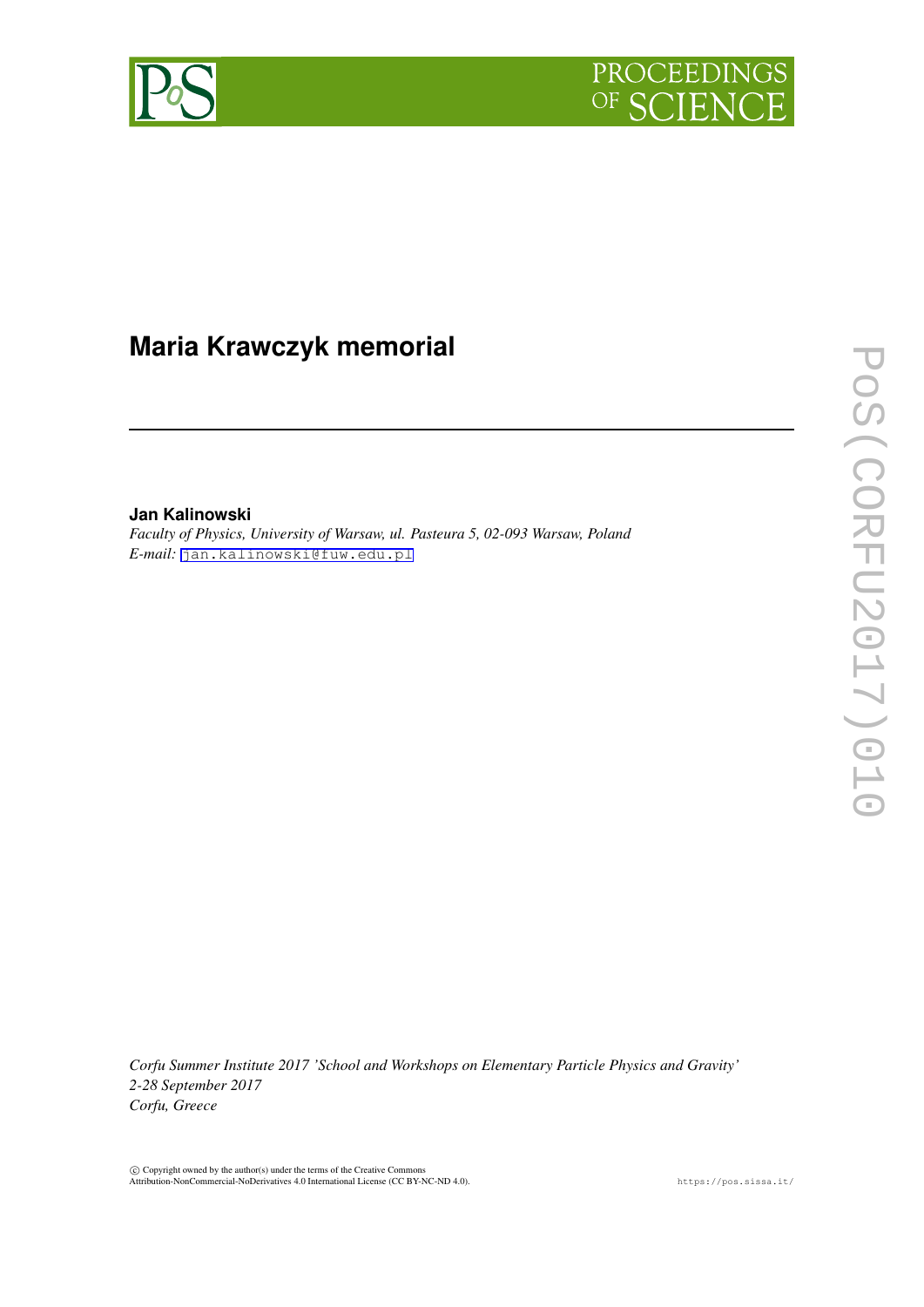Professor Maria Krawczyk passed away suddenly on 24 May 2017 in the middle of the PLANCK2017 conference. It was a shock not only for her family but also for many physicists and friends in the Faculty of Physics at the University of Warsaw and abroad. She was a very wellknown and respected scientist within the physics community for her passion and involvement in research, teaching and outreach. She was also a great enthusiast of Corfu schools and workshops, frequently attending them, giving lectures and short contributions, engaging in hot discussions and contributing to lively atmosphere.



Maria graduated from the University of Warsaw in 1969. Her entire scientific career was involved with the University of Warsaw, first as an assistant, then adjunct, university professor and full professor. At the beginning of her career she worked on multihadron production processes within Regge theory. In 1975 she defended her PhD thesis under the supervision of prof. Grzegorz Białkowski based on studies of charge exchange  $\pi^- p \to \pi^0 n$  reaction. During a postdoc at the Max Planck Institute in Munich in 1977/78 her scientific interest shifted towards the parton model and quantum chromodynamics (QCD). She worked on photon pair production in hadron collisions and on the hadronic properties of photons within QCD. Her speculations on direct photon pair production in hard collisions were later verified by experiments. Later she worked on the resummation of higher order QCD corrections, small-x physics, structure of the photon and deep-inelastic Compton scattering.

In 1990 Maria became interested in electroweak interactions, in particular the Brout-Englert-Higgs mechanism of spontaneous electroweak symmetry breaking and the Higgs sector. The Higgs particle became her main research direction, including the two-Higgs-doublet models, searches for light Higgs particles in existing and planned accelerators, CP properties of the scalar sector, the role of the Higgs in astrophysics and cosmology, and the structure of the vacuum. She was an enthusiast for studying photon collisions at a future linear collider, and took an active role in workshops devoted to the physics potential of future experiments. During a stay at CERN in 2002 she initiated discussions and studies of CP violation in non-standard Higgs models, becoming an organiser of the workshop on CP studies and non-standard Higgs physics – which culminated in the delivery of a CERN Yellow Report. With the advent of the LHC, she concentrated mainly on the LHC physics.